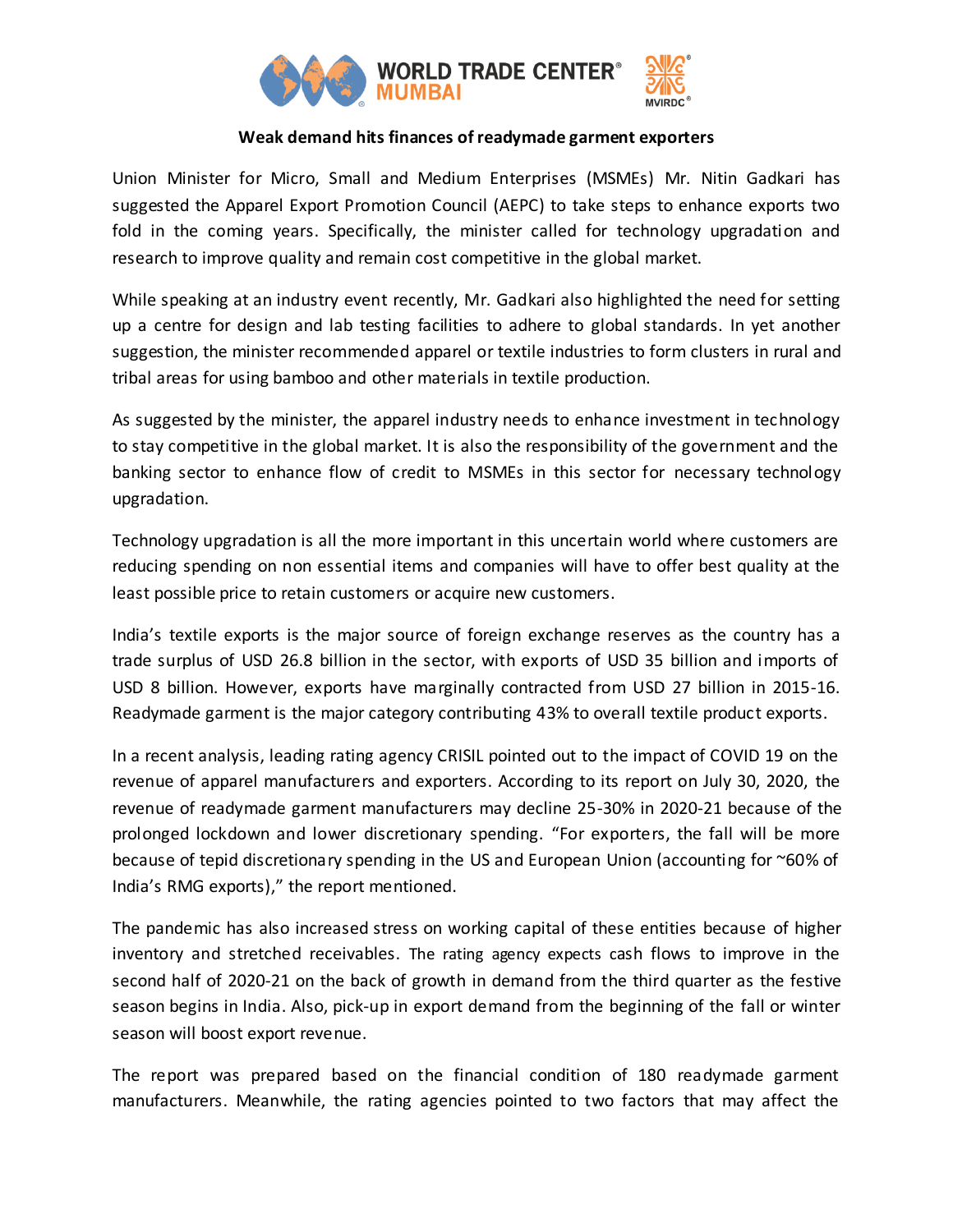

profitability of exporters. These two factors to watch out for are depreciation of India rupee against the dollar and the euro and increase in incentive structure for exporters.

Summary of the report can be accessed from:

[https://www.crisil.com/en/home/newsroom/press-releases/2020/07/slack-demand-to-crimp-garment](https://www.crisil.com/en/home/newsroom/press-releases/2020/07/slack-demand-to-crimp-garment-maker-revenues-by-25-30percent.html)[maker-revenues-by-25-30percent.html](https://www.crisil.com/en/home/newsroom/press-releases/2020/07/slack-demand-to-crimp-garment-maker-revenues-by-25-30percent.html)

## **Notifications**

**Press Information Bureau, Government of India**

PM to launch platform for transparent taxation

<https://pib.gov.in/PressReleasePage.aspx?PRID=1645243>

Apparel Export Promotion Council should aim for two-fold growth in exports

<https://pib.gov.in/PressReleasePage.aspx?PRID=1645044>

## **DGFT**

Amendment in import policy conditions for chemicals

[https://content.dgft.gov.in/Website/dgftprod/eebdf38b-1844-4bc8-85a8](https://content.dgft.gov.in/Website/dgftprod/eebdf38b-1844-4bc8-85a8-a0f765cd7ec8/Notification%20No%2026%20dated%2011%208%202020%20English.pdf) [a0f765cd7ec8/Notification%20No%2026%20dated%2011%208%202020%20English.pdf](https://content.dgft.gov.in/Website/dgftprod/eebdf38b-1844-4bc8-85a8-a0f765cd7ec8/Notification%20No%2026%20dated%2011%208%202020%20English.pdf)

Supply of essential commodities to Maldives